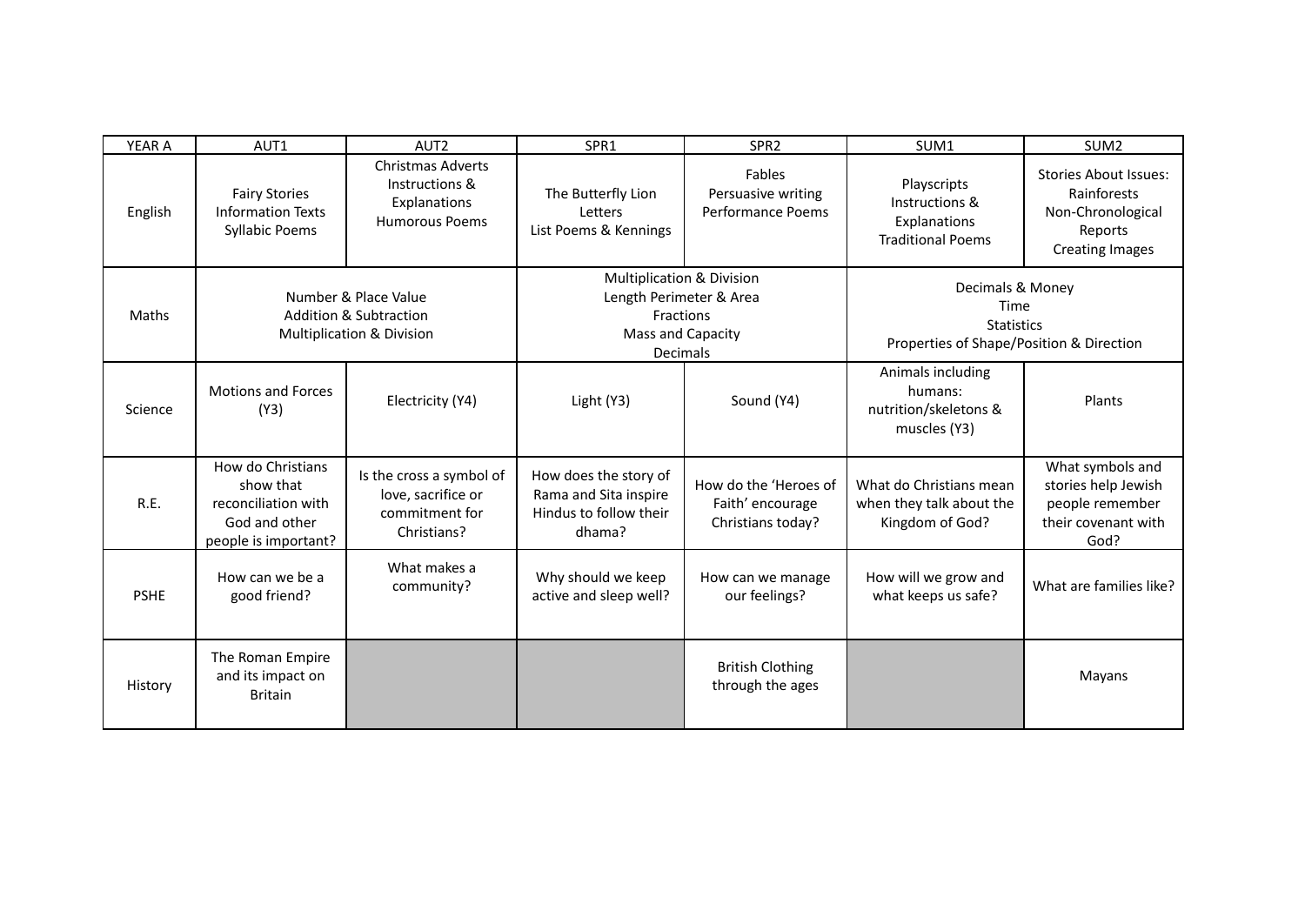| Geography  |                                           | All around the World          | Rivers and The Water<br>Cycle           |                      | Exploring a European<br>country                  |                               |
|------------|-------------------------------------------|-------------------------------|-----------------------------------------|----------------------|--------------------------------------------------|-------------------------------|
| Art        | 3D (Y4)<br>Cast forms Coiled<br>clay pots |                               | Printmaking (Y3)                        |                      |                                                  | Textiles (Y3)                 |
| DT         |                                           | <b>Electric Personalities</b> |                                         | Let's Go Fly a Kite  | <b>Edible Garden</b>                             |                               |
| <b>MFL</b> | Ici et la<br>Au camp d'aventure           |                               | Dans ma valise<br>Au Parc d'attractions |                      | Voyager a l'etranger<br>Je suis sportif/sportive |                               |
| PE         | Yoga<br>Basketball                        | Dance<br>Dodgeball            | Handball<br>Gymnastics                  | Fitness<br>Tag Rugby | Athletics<br>Cricket                             | Rounders<br>Tennis            |
| Computing  | My Online Life (Y3)                       | Hour of Code (Y4))            | Be Digitally Awesome<br>(Y3)            | Wizard School (Y4)   | MicroBit: nature art                             | Dinosaurs (Y4)                |
| Music      | Mamma Mia                                 | Blackbird                     | The Dragon Song                         | Three Little Birds   | Stop!                                            | Reflect, Rewind and<br>Replay |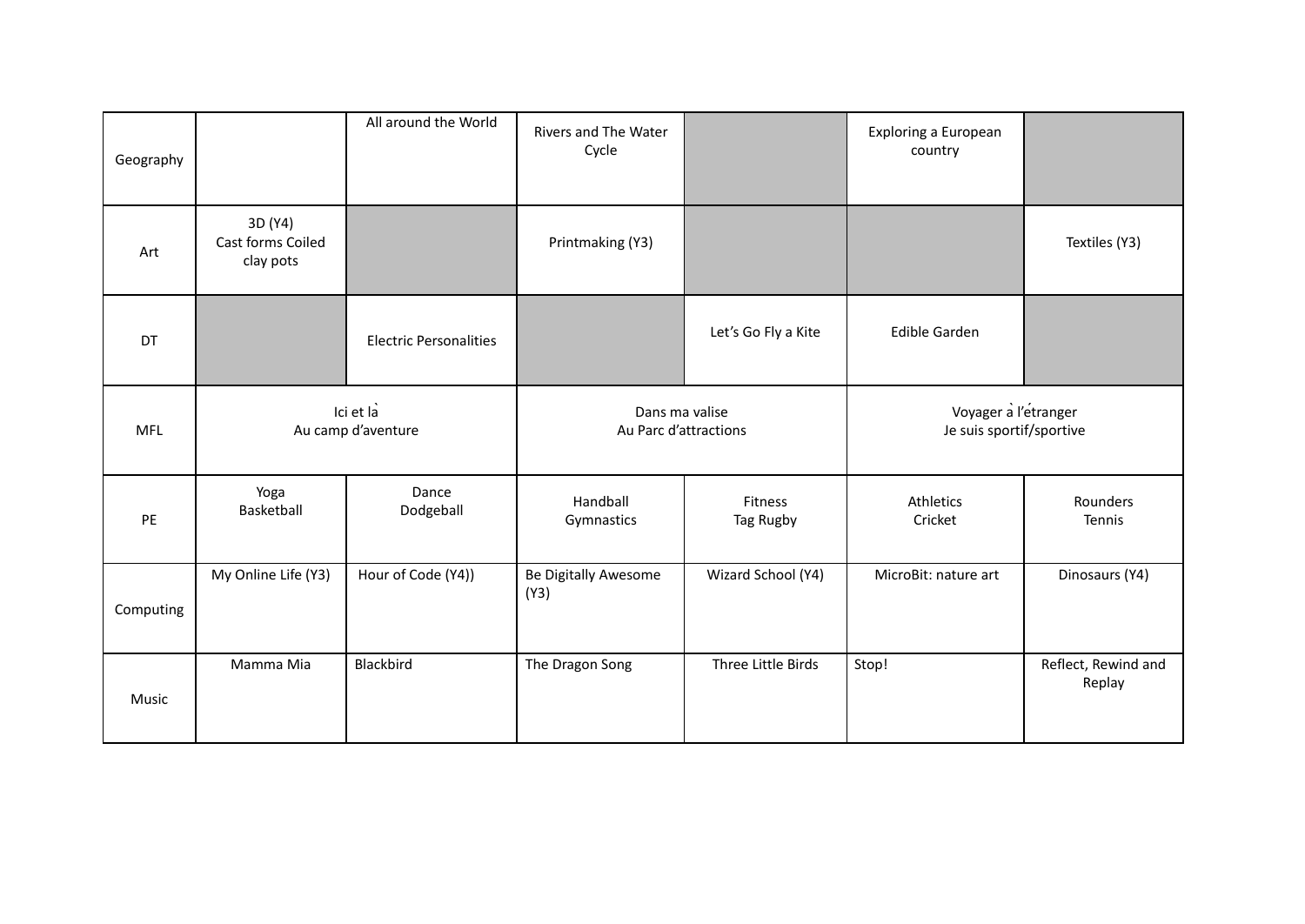| YEAR B      | AUT1                                                                                              | AUT2                                                                               | SPR1                                                                                    | SPR <sub>2</sub>                                                                                                                                  | SUM1                                                                                      | SUM <sub>2</sub>                                                              |
|-------------|---------------------------------------------------------------------------------------------------|------------------------------------------------------------------------------------|-----------------------------------------------------------------------------------------|---------------------------------------------------------------------------------------------------------------------------------------------------|-------------------------------------------------------------------------------------------|-------------------------------------------------------------------------------|
| English     | The Firework Makers<br>Daughter<br><b>Information Texts</b><br>Poems to Perform                   | <b>Christmas Letters</b><br><b>Chronological Reports</b><br><b>Creating Images</b> | <b>Stories in Familiar</b><br>Settings<br>Recounts<br><b>Traditional Poems</b>          | <b>Stories About</b><br><b>Imaginary Worlds</b><br>(Fantastic Mr Fox)<br>Non-Chronological<br>Reports<br><b>Shape Poems: Playing</b><br>with Form | Stories with Humour<br><b>Persuasive Writing</b><br>Nonsense Poetry                       | Stories by the Same<br>Author<br>Recounts<br>Poetry by Heart                  |
| Maths       | Number & Place Value<br><b>Addition &amp; Subtraction</b><br><b>Multiplication &amp; Division</b> |                                                                                    |                                                                                         | <b>Multiplication &amp; Division</b><br>Length Perimeter & Area<br><b>Fractions</b><br>Mass and Capacity<br>Decimals                              | Decimals & Money<br>Time<br><b>Statistics</b><br>Properties of Shape/Position & Direction |                                                                               |
| Science     | Rocks, soils and fossils<br>(Y3)                                                                  | Teeth/digestive<br>system/food chains<br>(Y4)                                      | States of Matter (Y4)                                                                   | All Living Things (Y4)                                                                                                                            | <b>Habitats</b>                                                                           | Plants (Y3)                                                                   |
| R.E.        | How does believing Jesus<br>is their saviour inspire<br>Christians to save and<br>serve others?   | Why do Muslim's call<br>Muhammad the 'Seal<br>of the Prophets'?                    | What difference did<br>Paul's conversion on<br>the Damascus road<br>make to Christians? | How does the<br>teaching of the gurus<br>move Sikhs from dark<br>to light?                                                                        | Why do Christians<br>believe they are<br>people on a mission?                             | Why do Christians<br>call themselves the<br>'body of Christ'?                 |
| <b>PSHE</b> | How do we treat each<br>other with respect?                                                       | Why should we eat<br>well and look after our<br>teeth?                             | What strengths, skills<br>and interests do we<br>have?                                  | How can we manage<br>risk in different places?                                                                                                    | How will we grow<br>and change?                                                           | How can our choices<br>make a difference to<br>others and the<br>environment? |
| History     |                                                                                                   | Changes in Britain from<br>the Stone Age to the<br>Iron Age<br>(History)           | Ancient Egypt<br>(History)                                                              |                                                                                                                                                   | Local History Study:<br>Weaving in Hadleigh<br>(History)                                  |                                                                               |